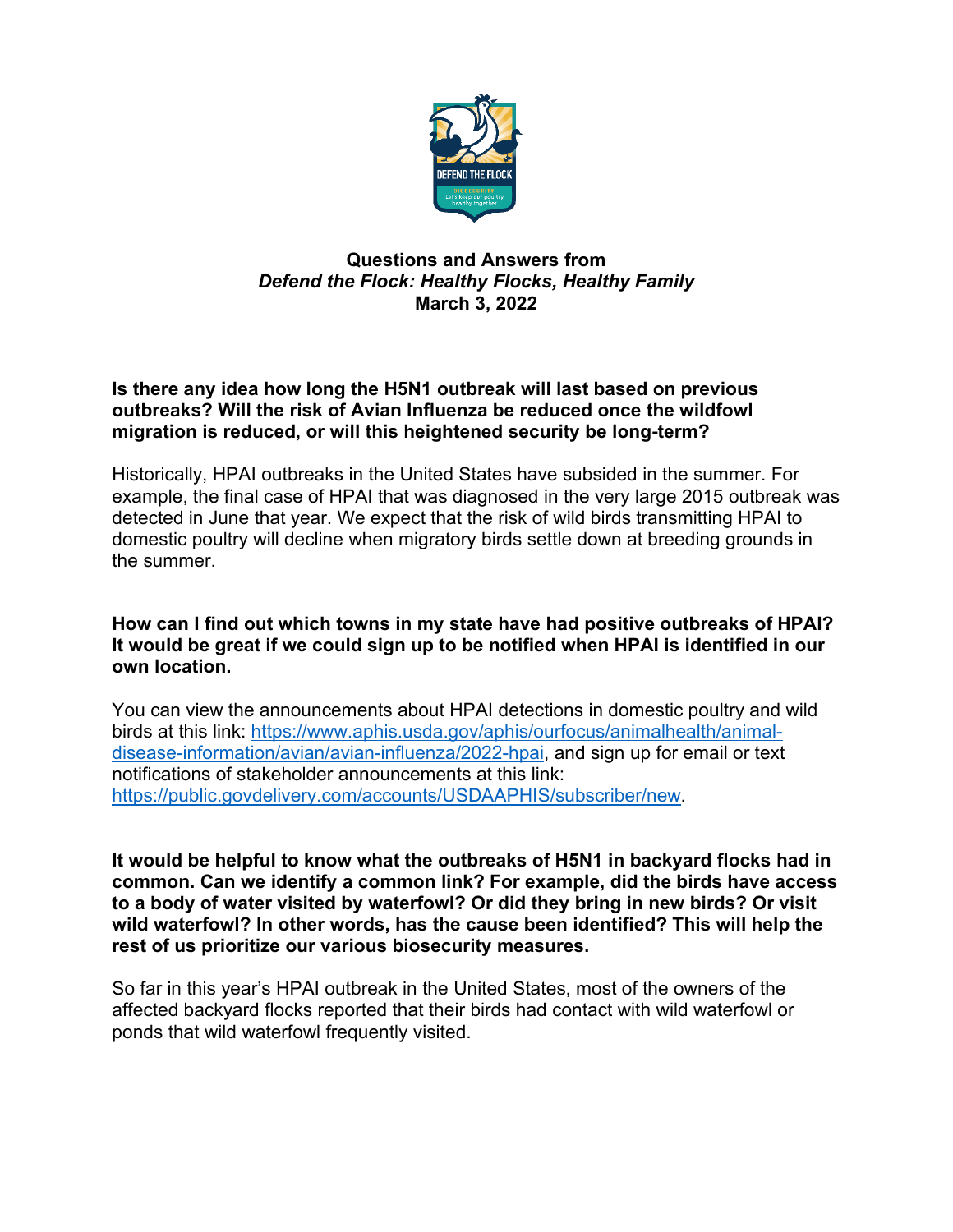### **What are the signs of HPAI in our flock? How do you suggest doing AI surveillance on backyard flocks? What incentive is provided for owners to have their flocks tested?**

Birds infected with the HPAI virus may show one or more of the following signs:

- Sudden death without clinical signs;
- Lack of energy and appetite;
- Decreased egg production or soft-shelled or misshapen eggs;
- Swelling of head, comb, eyelid, wattles, and hocks;
- Purple discoloration of wattles, comb, and legs;
- Nasal discharge, coughing, and sneezing;
- Incoordination; or
- Diarrhea.

Owners should report illness or unexplained death in their flocks, so that we can quickly test the birds, identify the infection, and prevent the spread to other flocks. It is not necessary to test birds for avian influenza in backyard flocks that appear healthy.

### **What happens to backyard flocks infected with HPAI? Does the USDA depopulate flocks? Just the infected flocks or also nearby flocks?**

State and Federal animal health officials depopulate infected poultry in the quickest, safest, most humane way possible after detecting HPAI virus in the flock. In some circumstances, flocks that have had direct contact with and infected flock (for example, birds from an infected flock were introduced into another flock) are also depopulated.

### **I love my babies and am always willing to work at keeping them safe and healthy. New Hampshire has a LOT of wild turkey all around our yard. My girls have an electric-fenced yard, but I want to do better at keeping them safe. What do we do to avoid wild turkey from passing virus to my ladies?**

Any bird can be infected with HPAI virus and spread it to other birds. Any measures you can take to prevent exposing your birds to wild birds and things wild birds contaminate will help prevent infection. Covering runs with nets, screening openings to coops, and double fencing are tactics to keep your birds from having beak to beak contact with their wild bird neighbors.

# **How do I walk to the coop safely to protect my flock from wild bird feces? Do I need boot covers?**

One of the easiest ways to prevent tracking wild bird droppings into your bird area is to dedicate a pair of shoes to use in that area. Place the shoes at the entrance to your bird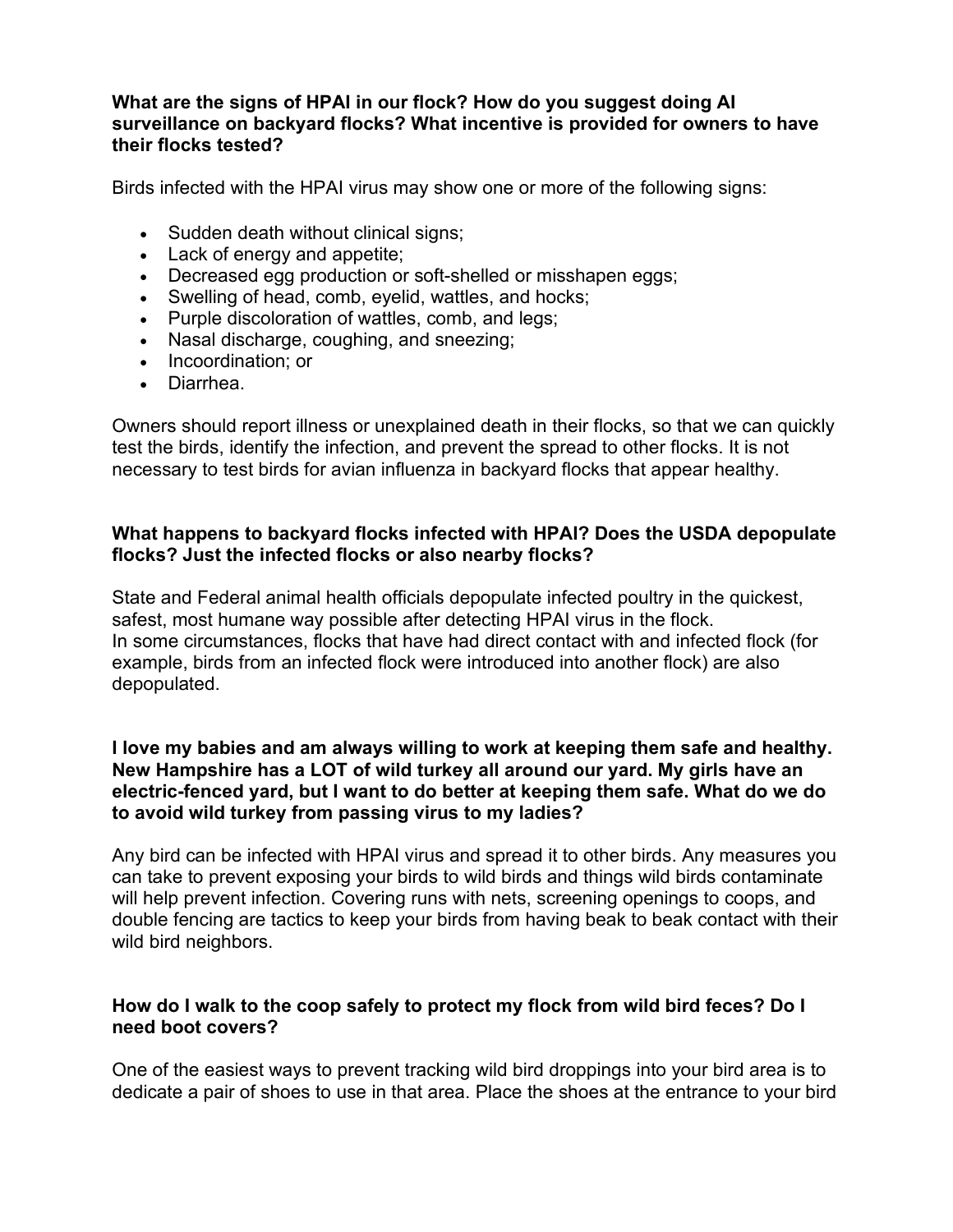area and change into them before you enter the area. When you are done taking care of your birds, change out of your dedicated footgear before walking away.

Boot covers are another option, but dedicated shoes have advantages: you probably already have a pair of old shoes available, they are reusable, and you do not have to worry about disposing of dirty boot covers safely.

### **We notice that backyard poultry are becoming infected with H5 HPAI. With migratory fowl flying overhead, the possibility of dropping infected manure among backyard poultry is real. Can anything be done to require backyard poultry be mandated to bring indoors?**

During this period of heightened risk when migratory birds carrying HPAI virus are moving in North American flyways, USDA APHIS strongly recommends confining birds and other measures to prevent contact between wild birds and domestic poultry. USDA APHIS does not mandate specific housing practices for U.S. poultry producers.

### **Do we have any idea about the viral load needed for flocks to become infected by H5N1? Should I be concerned with the mail truck coming into our driveway (inadvertently tracking something in on the tires?)**

Objects like vehicles tires can transport the virus from place to place. To reduce this risk, identify a [perimeter buffer area](http://www.bit.ly/DefendtheFlock_Perimeter_Buffer) for your property and a [line of separation](http://www.bit.ly/DefendtheFlock_Line_Separation) for your bird area. Ask visitors to park in a designated spot within the perimeter buffer area and do not allow them to cross your line of separation into your bird area unless necessary and they follow your biosecurity procedures for entry.

### **Should we stop using bird feeders in our yard if we have home flocks? Should I ask our neighbors to take their feeders down? If so, for how long would we need to take them down? I read that avian influenza decreases when the temperatures get warmer.**

Eliminating feeders and waterers for wild birds helps reduce the risk that wild birds will mingle with your flock and transmit HPAI virus they can carry. In general, poultry owners should always avoid attracting wild birds to mix with their domestic poultry, since wild birds can introduce numerous diseases (including HPAI) to poultry flocks.

# **Do \*all\* wild birds pose a HPAI risk, or just ducks and similar species? Can hummingbirds and passerines also be infected by and transmit H5N1?**

Any type of bird can be infected with and spread avian influenza virus. Dabbling ducks (like wigeon and teal) are natural hosts for avian influenza virus and are the most common types of migratory wild birds that are found to carry the virus.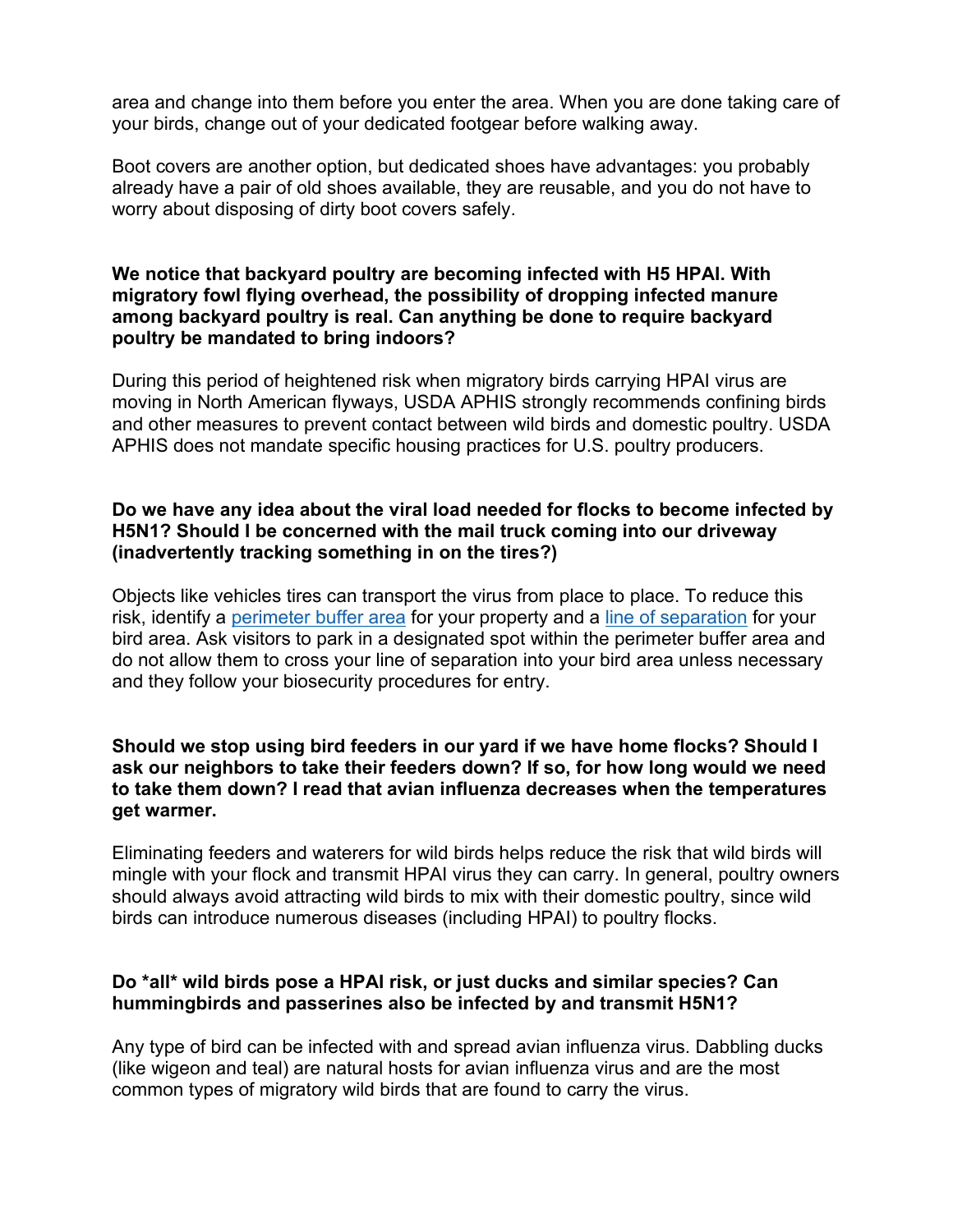#### **I understand that a virus can mutate at any time but are there genetic dissimilarities between types of birds that might be protective?**

Researchers have attempted genetically modify and selectively breed chickens to be resistant to avian influenza infection with limited success, not complete protection from illness. All breeds of chickens and turkeys existing today are highly susceptible to infection and illness caused by avian influenza viruses. Ducks are susceptible to infection and can transmit the virus to other birds but might not show signs of illness.

### **With the amount of rain and flooding currently occurring, does this increase the risk of HPAI as it enters the water table?**

Avian influenza viruses require living hosts in order to survive and replicate. Outside of a host, these viruses become inactivated over time depending on factors such as temperature and sunlight. Researchers have discovered avian influenza virus in water samples collected in the field, and under experimental laboratory conditions, these viruses can remain infective in water for several weeks. The effect of rain and flooding on persistence of avian influenza virus in the environment is not well understood.

# **How much of a defense does the eggshell provide as it relates to HPAI?**

A hen that is infected with HPAI virus is likely to lay eggs that are contaminated with the virus both internally and externally. For this reason, eggs that are produced by an HPAI infected flock are destroyed and do not enter the food supply.

### **Is it best to avoid purchasing from hatcheries in states/areas that now have a HPAI outbreak?**

No, it is safe to purchase baby poultry from hatcheries in areas where HPAI outbreaks are occurring, providing the hatchery is not under quarantine and meets the State Veterinarian's requirements for movement of poultry, which might include health certification or a movement permit. Contact the hatchery and your State Veterinarian for information.

### **I am wondering how H5N1 might be having an immediate effect on hatcheries. Is there any kind of assistance program from the USDA to help breeders negatively affected by lower sales (especially cancellations)?**

We are not aware of the availability of that type of assistance program or reports of negative effects of the H5N1 outbreak on hatcheries.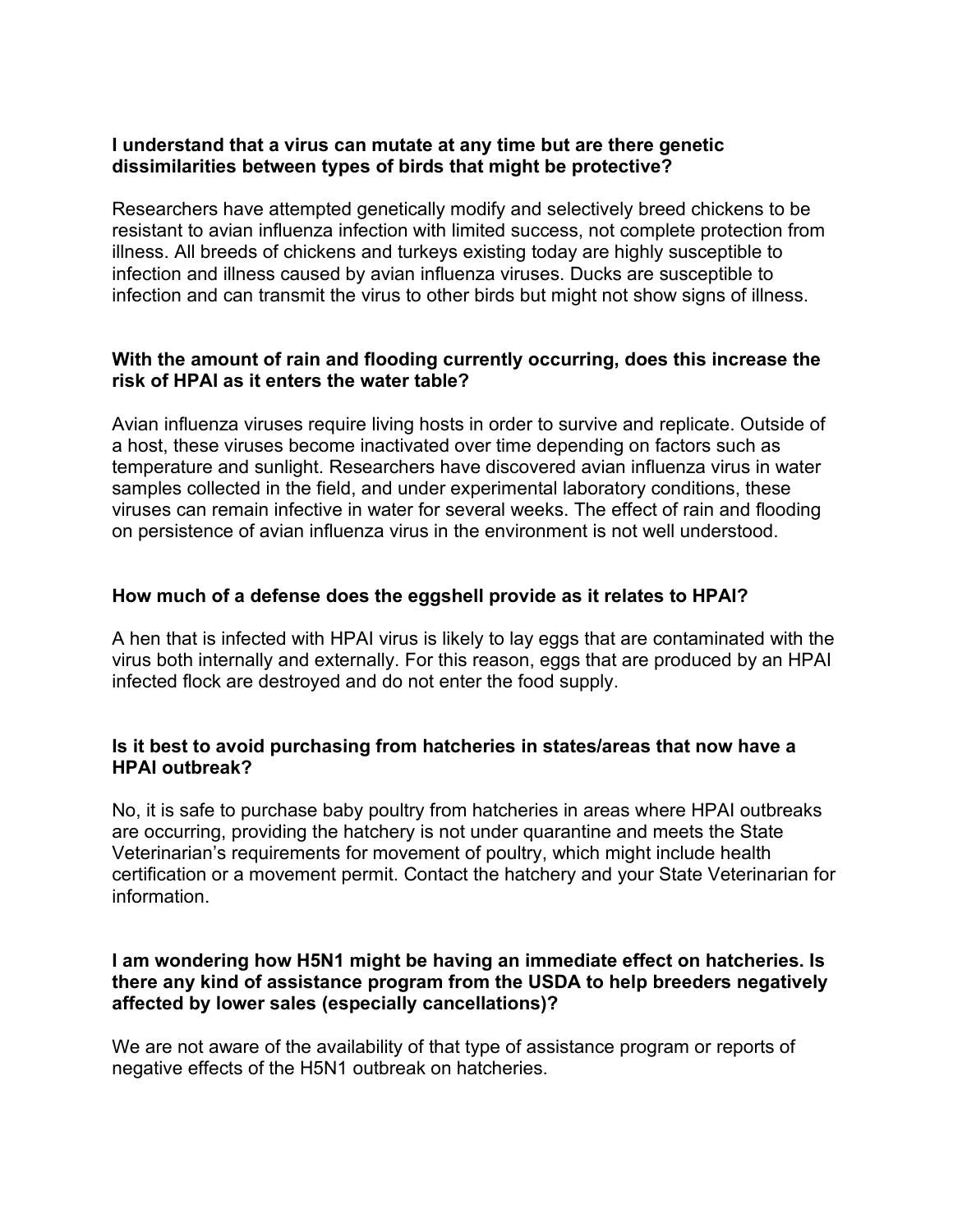### **What about free ranging even if away from food and water sources?**

Wild birds can carry HPAI virus and spread it to domestic poultry through direct (beak to beak) contact, or through indirect contact with surfaces that wild birds contaminate with feces, secretions from the eyes and nose, feathers, and nests. During this period of heightened risk when large numbers of wild birds carrying HPAI virus are migrating in North American flyways, each bird owner should assess the risk that their birds will come into contact with wild birds or their deposits while roaming. Keeping them inside a coop or covered run is one important way to reduce the risk that poultry will be exposed to the virus.

# **Salmonella**

# **Is there an at-home test to test for salmonella in our chickens and/or eggs?**

There is not an at-home test for *Salmonella* in poultry or in eggs. Poultry can carry *Salmonella* bacteria while looking healthy and clean and shed it from time to time. CDC does not recommend testing poultry or eggs to know if you can stop following *Salmonella* prevention steps. You should always practice prevention steps around poultry to keep yourself safe from *Salmonella*.

### **What is the best way to clean eggs? What is the issue with using cold water to clean eggs, and what is the correct temperature?**

Eggs with dirt and debris can be cleaned carefully with a fine sandpaper, a brush, or a cloth. Do not wash warm, fresh eggs because the colder water can pull germs on the outside of the egg into the egg. Refrigerate eggs after collection to maintain freshness and to slow the growth of germs. For more tips on egg safety visit [www.cdc.gov/backyardpoultry](http://www.cdc.gov/backyardpoultry)

### **Just a clarification, are you recommending that folks not poach or soft boil eggs that have been properly collected, cleaned, and stored?**

Raw and undercooked eggs may contain *Salmonella* bacteria that can make you sick. The safest way to eat eggs is to cook eggs until both the yolk and white are firm. Cook egg dishes (like quiches) to an internal temperature of 160°F (71°C) or hotter to reduce your chance of a *Salmonella* infection. Use a food thermometer to check.

# **Do retail establishments that sell chicks test for Salmonella before they sell them to the public?**